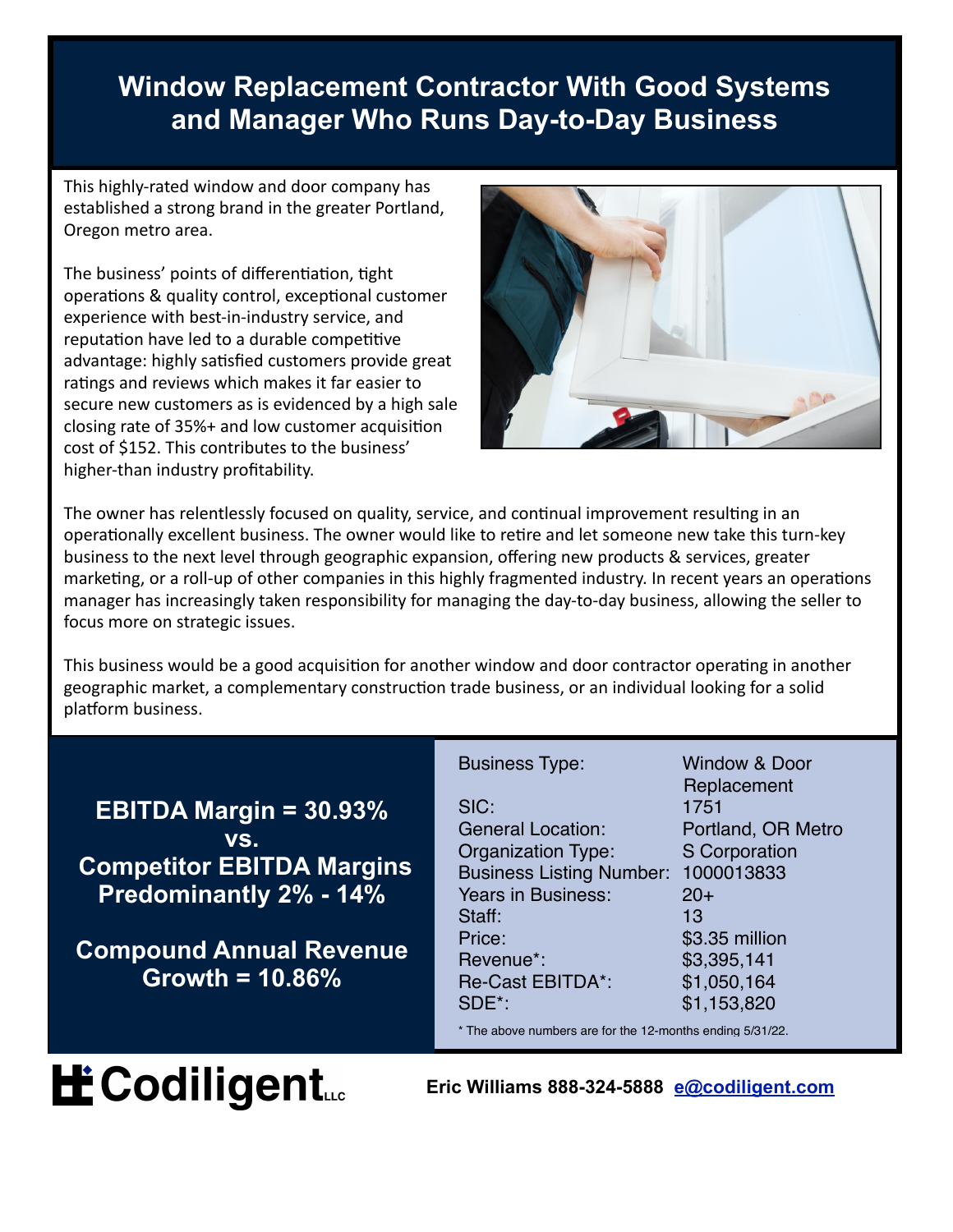### **Why Customers Do Business With This Company**

Over the past 20 years this company has built a well-regarded brand in the Portland, Oregon Metro market by providing a customer experience that exceeds expectations, the success of which is reflected in its high customer ratings and reviews on independent 3rd party sites like Google, Yelp, and Angie's List. Frequent customer feedback is that their window replacement experience has been the most transparent and unbelievably easy, yet major, construction project they've completed. These reviews and ratings, in turn, give future prospective customers the confidence to do business with the company.

Some of the features that contribute to the customer experience are no-cost in-home consultations, a conveniently-located 2,500 sq ft professional showroom, wide range of product selection that allows it to meet most customer needs, window installation is not sub-contracted, the company prepares Energy Trust of Oregon incentive applications for customers, there's quality control throughout the process, employees are trained to use professional systems & processes and provide exceptional customer service, and there is good communication throughout the process.

In short, this company has not lost sight of its goal: to provide an exceptional customer experience.

#### **Evidence of its strong brand and value proposition include:**

#### **• Highly satisfied customers as evidenced by high ratings on third party review sites.**

- Google Reviews average rating of 4.9 out of 5 stars
- Yelp Reviews average rating of 4.5 out of 5 stars
- Angie's List 5 out of 5 stars
- Facebook reviews average rating of 5 out of 5 stars
- **• A high sales closing ratio of 35%**
- **• Low customer acquisition cost of \$152 with contracts that average about \$11,000.** When combined with the business' high 35% sales closing ratio, the company's average cost **t**o acquire a new customer is only \$152 which further contributes to its profitability in comparison to companies that must spend far more money on advertising, marketing, and sales.
- **• A respectable level of repeat business, relative to the industry.** Due to the decades-long useful life of windows and customers who are primarily the homeowner, most of this company's customers are naturally one-time sales. However, there are some customers who generate repeat business – for example, they initially only replace some windows and later replace others, own multiple homes, or who move and replace windows in a new home that produce repeat business. From 2014 to 2021 over 9% of customers produced revenue in at least 2 out of 8 years, and over 1% produced revenue in at least 3 out of the past 8 years. This repeat business, along with word-of-mouth, and third-party customer reviews reflect the strong goodwill created over 20 years that would not be enjoyed by a new market entrant.

# **H** Codiligent...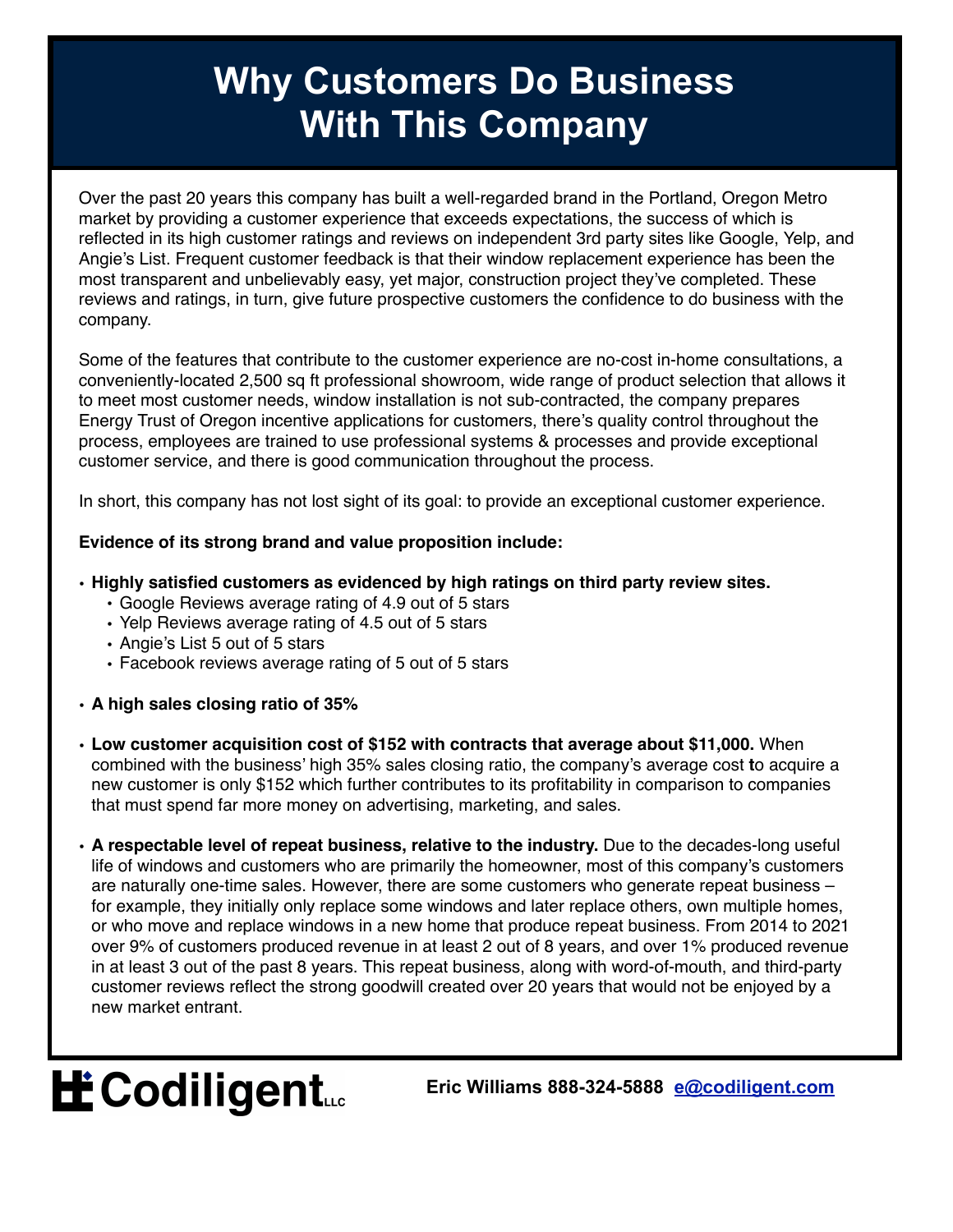### **Additional Business Highlights**

- ๏ **This is an efficient and effective, highly-organized, turn-key business with industryleading systems and processes.** For example, part of the quality control process involves doing a thorough inspection of all products delivered by suppliers to this business' warehouse, so that issues are caught up-front rather than late in the process which could cause delays and a less-than-satisfactory end-of-project completion customer experience. Another part of quality control is an inspection process at the end of the project with a lead project installer during which the customer can inspect, ask questions, and be taught how to operate their new windows.
- ๏ **Unlike many competitors, this company doesn't outsource its window installation.**  Having employees do all installation gives the business full control of service, installation methods, and scheduling to ensure a consistent quality service and product.
- **The company has good relationships with vendors.** The business enjoys good relationships with vendors, none of which it depends on to the point where there aren't available substitute products which minimizes the risk of supplier price, availability, and service. The volume and payment history with its vendors gives this company a greater choice of products and better pricing.
- ๏ **Very little true inventory equates to less unproductive capital and lower financial risk.**  Products are ordered for specific jobs and the customer pays about 50% of the contracted amount before costs are incurred, which limits financial risk for the business.
- ๏ **Increasing Gross Profit Margin and EBITDA Margin.** The company has been focusing on better buying over the past two years (quantity & early payment discounts, better negotiated pricing, etc.), and more efficient utilization of staff. This helped the company increase its gross profit margin from less than 61% in 2016 & 2017 to nearly 72% today, with the increase in gross profit falling to the bottom line. As the business grows its profitability further improves as fixed expenses become a smaller percentage of revenue.
- ๏ **The business is not operated 24/7, which allows an owner or manager to have a life.**  The business is operated from 7:00 a.m. – 4:00 p.m. Monday to Friday. Furthermore, quality well-trained staff, give the owner confidence that if he returned from a one-month vacation the business would still be operating well despite his absence.
- **Strong projected remodeling activity bodes well for future demand.** Harvard University's Joint Center for Housing Studies' Leading Indicator of Remodeling Activity, projects that 4 quarter residential remodeling activity growth will increase from 7.6% in Q3 of 2021 to 12.3% in Q3 of 2022.

# **LE Codiligent...**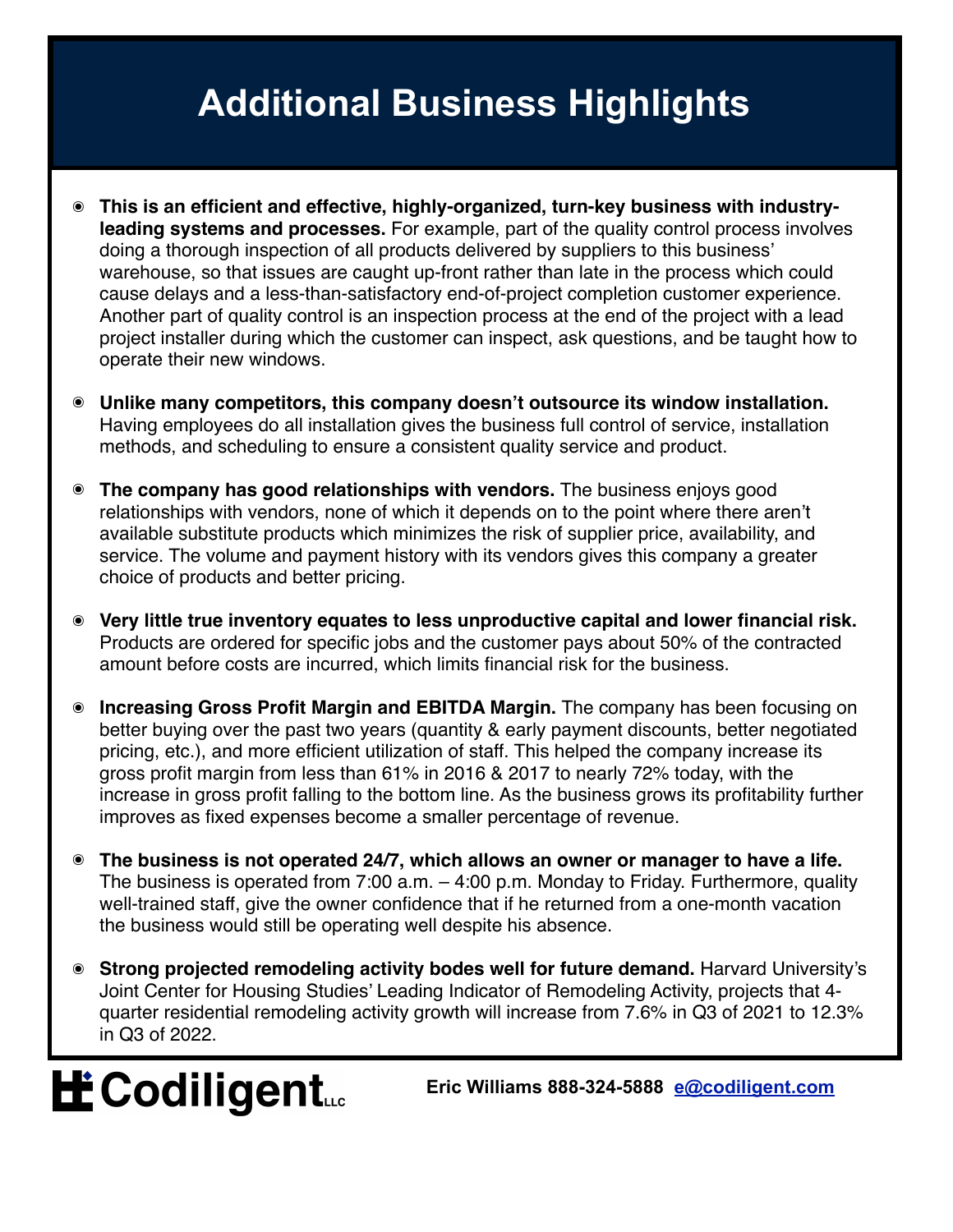## **Opportunities**

- ๏ **Develop an exclusive sales quoting software system.** Using a database program like Filemaker Pro it would not likely be terribly difficult to create a sales quoting software tool. If the sales team could accurately prepare and provide quotes to customers the same day as appointments, it may make sales staff more efficient, increase perceptions of great customer service, and further improve sale closing rates.
- ๏ **Market expansion.** Open a 2nd location in Central or Southern Oregon. The company's systems, processes, expertise, branding, vendor relationships & pricing, and customer reviews may allow it to achieve good financial results out of the gate.
- ๏ **Offer repair services.** Repair services such as small structural repair work and glass replacement for existing aluminum windows could provide a revenue stream while also developing a relationship with a potential future window replacement customer.
- ๏ **Create a recurring revenue model product.** A service such as glass cleaning / annual windows maintenance package may provide a stream of recurring revenue while also developing / maintaining a relationship with the customer for future window needs.
- ๏ **Increase the sales force.** Most of the company's current business comes from inbound inquiries based on word-of-mouth and web-based reviews and advertising. Increasing the sales force may provide the opportunity to secure more business.
- ๏ **Sell products to contractors and DIYers.** Most general contractors and DIYers are unable to obtain, on their own, the products that this Company has access to, and instead buy standard-size windows from places like Home Depot. There may be an opportunity to sell just the product (which can be in customized sizes) to these market segments without doing the installation.
- ๏ **Do a roll-up of other companies in the highly fragmented window and door installation industry.** Growth through acquisition could help a buyer more rapidly expand while potentially improving profitability of the target companies through synergies, elimination of redundant expenses, economies of scale, and incorporating this business' proprietary systems and processes.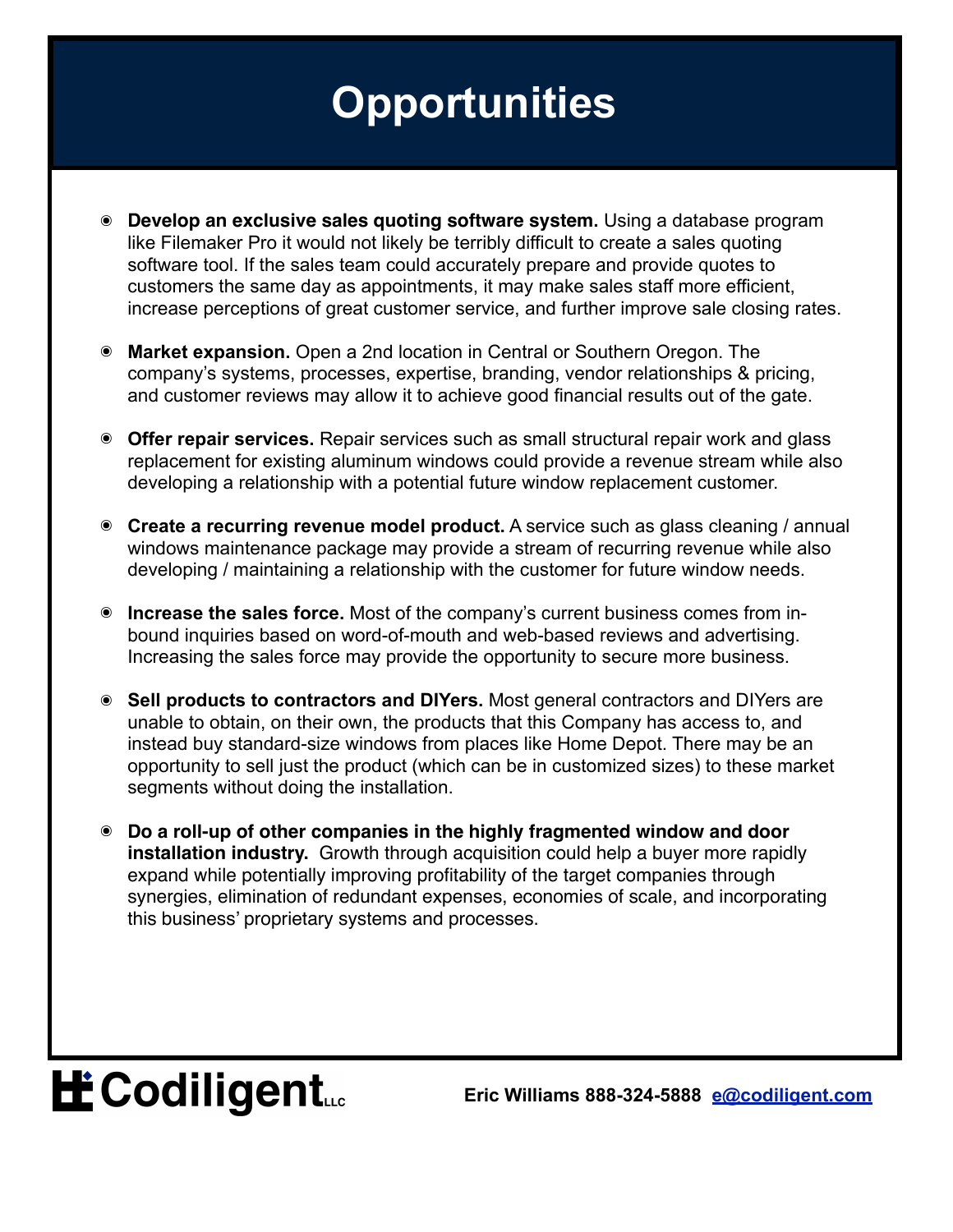### **Financial**

#### **Summary Income Statements**

|                        |           |           |                                           |             | 12-mos end    |
|------------------------|-----------|-----------|-------------------------------------------|-------------|---------------|
|                        | 2018      | 2019      | 2020                                      | 2021        | 5/31/22       |
|                        |           |           |                                           |             |               |
| Revenue                | 2,623,620 | 2,570,247 | 2,472,013                                 | 2,930,872   | 3,395,141     |
| Expenses               |           |           | $(1,390,800)$ $(1,288,203)$ $(1,143,594)$ | (1,269,865) | (1, 296, 937) |
| <b>NOI</b>             | 211,962   | 304,386   | 445,485                                   | 815,877     | 1,135,701     |
|                        |           |           |                                           |             |               |
| <b>Adjusted EBITDA</b> | 381,702   | 390,543   | 482,552                                   | 730,264     | 1,050,164     |

Any financial or operating information relating to the company was prepared by, or from figures, documentation and information supplied by the Seller. Codiligent LLC, its principals, and employees can not guarantee the accuracy, completeness, quality, or reliability of information, financial data, or assumptions provided. A buyer should not rely on Codiligent LLC, its principals, or employees for any investigation, interpretation, or opinion as to the accuracy, completeness, quality, or reliability of said information. A buyer should conduct its own independent investigation and evaluation of this business opportunity, ascertain the accuracy, quality, reliability, and completeness of information provided, and assumptions used, and develop and rely on independently developed projections. Codiligent LLC, its principals, and employees shall neither be responsible for the accuracy, completeness, quality, or reliability of information, financial data, assumptions used, or projections provided, nor shall it be responsible for Buyer relying on said information and data.

# **H** Codiligent...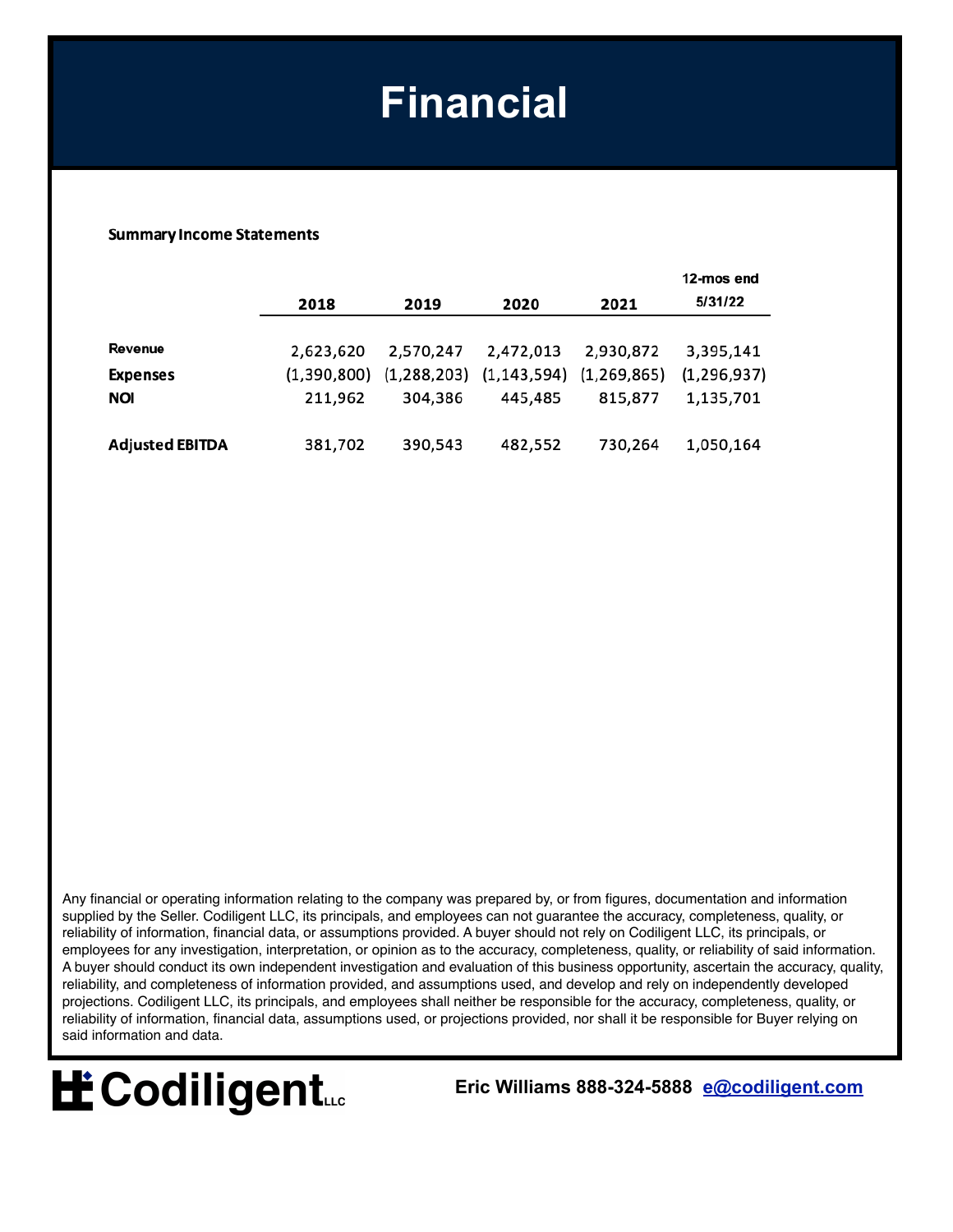### **BUYER REGISTRATION FOR CODILIGENT LISTING #1000013833**

Thank you for inquiring about Codiligent listing #1000013833.

Confidentiality in this transaction is of utmost importance. A more comprehensive package of confidential information is available to qualified buyers who complete and submit the following forms to Codiligent LLC. You are welcome to submit an alternate certified personal financial statement in place of using the provided form.

#### **Please submit these forms by email: e@codiligent.com or Fax: 888-324-5888**

| Name:<br>Email:<br>Phone:<br>Mobile Phone:                                                 | Company:<br>Address:<br>City, State, Zip:<br>Website:                                            |  |  |  |
|--------------------------------------------------------------------------------------------|--------------------------------------------------------------------------------------------------|--|--|--|
| businesses in this business' industry? YES or NO (please circle one)                       | Are you an owner, director, shareholder, manager, employee, advisor, or consultant to any other  |  |  |  |
|                                                                                            | If you answered "Yes" to the last question, name the business(es) and describe your affiliation: |  |  |  |
|                                                                                            |                                                                                                  |  |  |  |
| Please describe your career background in 2-3 sentences:                                   |                                                                                                  |  |  |  |
|                                                                                            |                                                                                                  |  |  |  |
|                                                                                            |                                                                                                  |  |  |  |
| What's the source of your down payment:                                                    |                                                                                                  |  |  |  |
| %<br>What is the minimum average annual return on equity that you require?                 |                                                                                                  |  |  |  |
| What are your top acquisition criteria?                                                    |                                                                                                  |  |  |  |
|                                                                                            |                                                                                                  |  |  |  |
| $\overline{2}$<br>3                                                                        |                                                                                                  |  |  |  |
| 4                                                                                          |                                                                                                  |  |  |  |
| What is most appealing about this business based on information you have already reviewed? |                                                                                                  |  |  |  |
| What concerns do you have about this business based on the information you have thus far?  |                                                                                                  |  |  |  |
| What businesses / industries or geographic locations are of interest for an acquisition?   |                                                                                                  |  |  |  |
| Businesses / Industries:                                                                   |                                                                                                  |  |  |  |
| <b>Geographic Locations:</b>                                                               |                                                                                                  |  |  |  |
| <b>E</b> Codiligent                                                                        | <b>Eric Williams</b><br>888-324-5888<br>e@codiligent.com<br>FAX: 888-324-5888                    |  |  |  |

**FAX: 888-324-5888**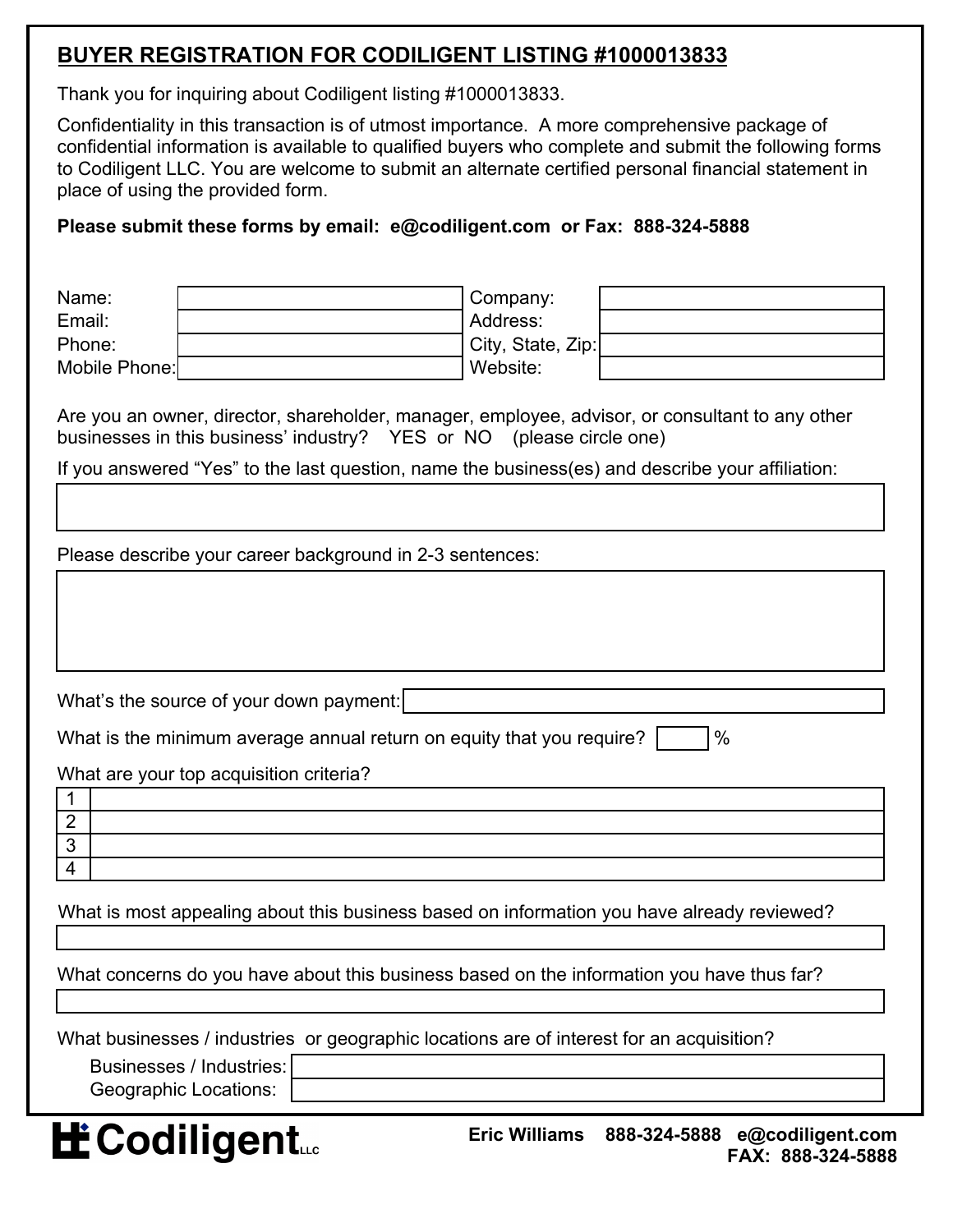### **CONFIDENTIALITY AGREEMENT FOR CODILIGENT LISTING 1000013833**

#### *THIS IS NOT AN AGENCY AGREEMENT*

Neither this agreement nor any other communications between Codiligent LLC and you will establish a Principal-Agent Relationship, unless explicitly stated in writing. Codiligent LLC represents the Seller. Nothing in this agreement shall be construed to create a Principal-Agent Relationship between you and Codiligent LLC. You agree and acknowledge that you will engage professional advisors as you deem necessary and appropriate in connection with a potential acquisition, and that Codiligent LLC is only providing you with certain information. You agree and confirm that you have neither engaged Codiligent LLC to provide any advice to you about an acquisition, nor will you rely on information provided by Codiligent LLC in making a purchase decision. Codiligent LLC makes no representation or warranty, express or implied, as to the truth, accuracy, or completeness of any information provided to Codiligent LLC by the Seller. You further agree that you have not established a Principal-Agent relationship with Codiligent LLC.

#### *CONFIDENTIALITY*

This Agreement is made between the undersigned individually, and any business entity in which the individual is employed by, an officer of, or has a financial interest in, as well as any such entity's officers, directors, employees, agents and advisors ("The Buyer") and Codiligent LLC for the benefit of Codiligent LLC and the owner ("The Seller") of the number-designated business listed above ("The Business") of which information is being requested.

In consideration of the disclosure of confidential information regarding The Business by Codiligent LLC to Buyer, it is understood and agreed that:

- 1. Confidential Information is defined as: all information received by The Buyer from Codiligent LLC or The Seller now and in the course of future investigations or due diligence, which is not available to the general public. This confidential information includes all oral, written, or electronic data inclusive of, but not limited to, records, reports, analyses, photos, plans, financial statements, policies, procedures, ideas, customers, samples, notes, and studies. Anything prepared by Codiligent LLC, The Seller, or another party pertaining to The Business is to be considered Confidential Information unless explicitly stated in writing otherwise by Codiligent LLC or The Seller. If there is any reasonable doubt whether anything is, or may be Confidential Information, it is.
- 2. The Buyer will not disclose any Confidential Information or make known by confirmation, that this company, division, or product line is for sale or that financing is being sought, either before or after termination of investigations or negotiations to any person or organization not authorized in this agreement.
- 3. Without specific prior written approval of Codiligent LLC or The Seller, The Buyer shall not provide any Confidential Information to any broker, intermediary, lending institution, prospective equity partner, syndication member, investor, or other financing source. If disclosure to such parties is desired, Codiligent LLC may require the execution of a separate confidentiality agreement with those parties.
- 4. The Buyer will not contact the The Seller's employees, customers, suppliers, competitors, accountants, bankers, or attorneys to discuss The Business or seek information about it, without written permission from Codiligent LLC or The Seller.
- 5. The Buyer will not contact The Seller directly unless authorized by Codiligent LLC.
- 6. All Confidential Information provided by Codiligent LLC or The Seller to The Buyer shall be used solely for the evaluation of a potential acquisition or financing decision, and shall not be used for any other purpose.
- 7. All Confidential Information shall be promptly returned or destroyed, as directed by Codiligent LLC or The Seller.
- 8. The Buyer shall not enter into any agreement for the purchase of stock or assets of any companies about which Codiligent LLC furnished information to The Buyer, unless said agreement contains an acknowledgement that Codiligent LLC is the procuring cause of such agreement and Codiligent LLC is entitled to a commission as agreed upon by such company and Codiligent LLC.

| Dated at        | am/pm this | day of |        | 20 |  |
|-----------------|------------|--------|--------|----|--|
| Name (printed): |            |        | Phone: |    |  |
| Address:        |            |        |        |    |  |

Signature:\_\_\_\_\_\_\_\_\_\_\_\_\_\_\_\_\_\_\_\_\_\_\_\_\_\_\_\_\_\_\_\_\_\_\_\_\_\_\_\_\_\_\_\_\_\_\_\_\_\_\_\_\_\_\_\_\_\_\_\_\_\_\_\_\_\_

**LE** Codiligent...